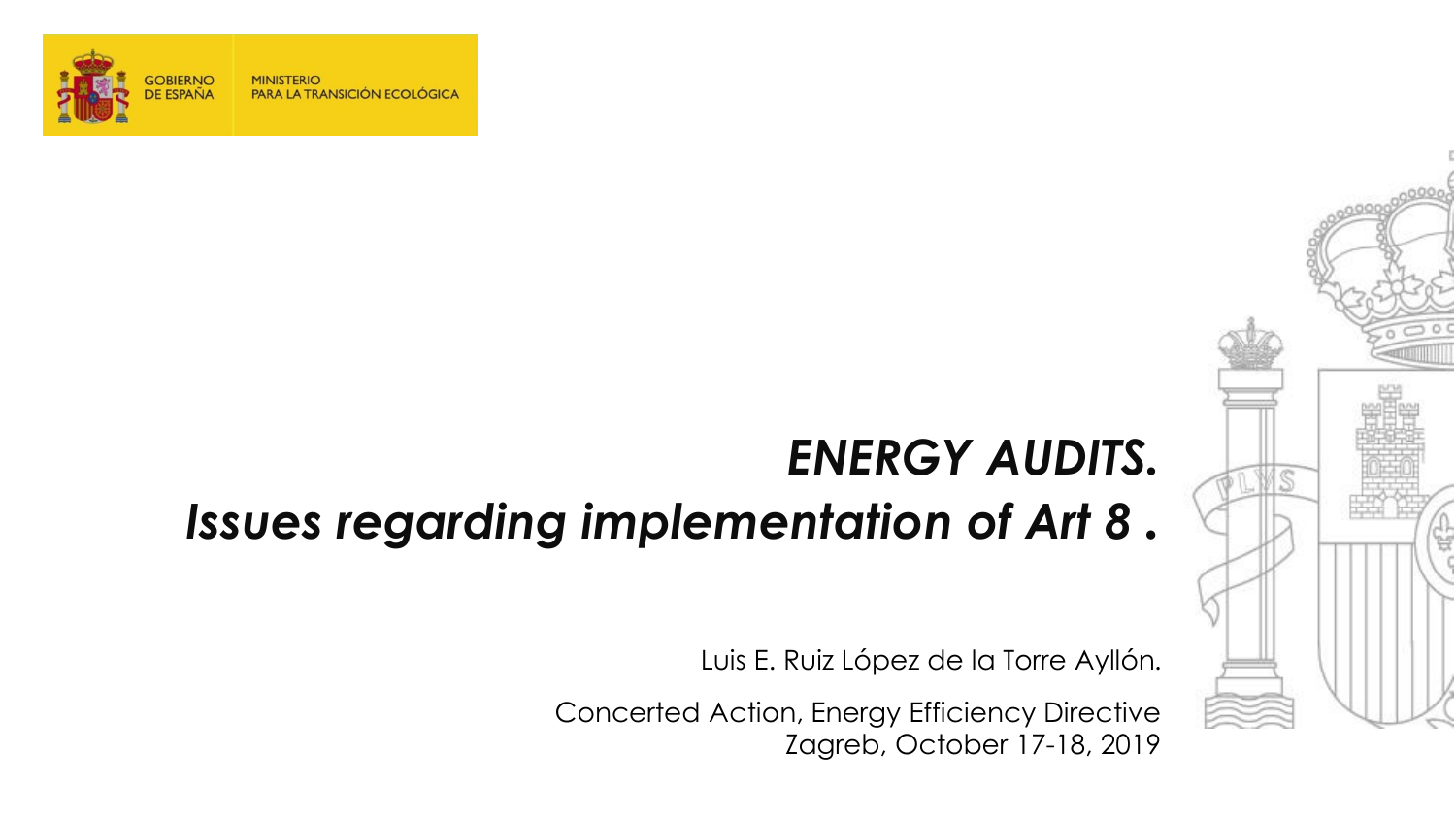

# *Definition of non-SME, Multinationals.*

- **Can a company certainly know whether is a SME or a Large enterprise?** 
	- Guidance Note and App on the website of the Ministry of Industry, Trade and Tourism.
		- <https://soypyme.ipyme.org/Home>
	- Related enterprises in other countries (including outside the EU) need to be included.

### *Main problem inherent to non-SME definition.*

- Multinational companies must audit all sites, even if it is a small delegation with a negligible energy consumption. (1) Costs can be higher; cost-effectiveness is an issue. (2) Difficulties to verify the correct implementation of the obligation.
- Suggestion: limit the scope, e.g. some criteria within MS.

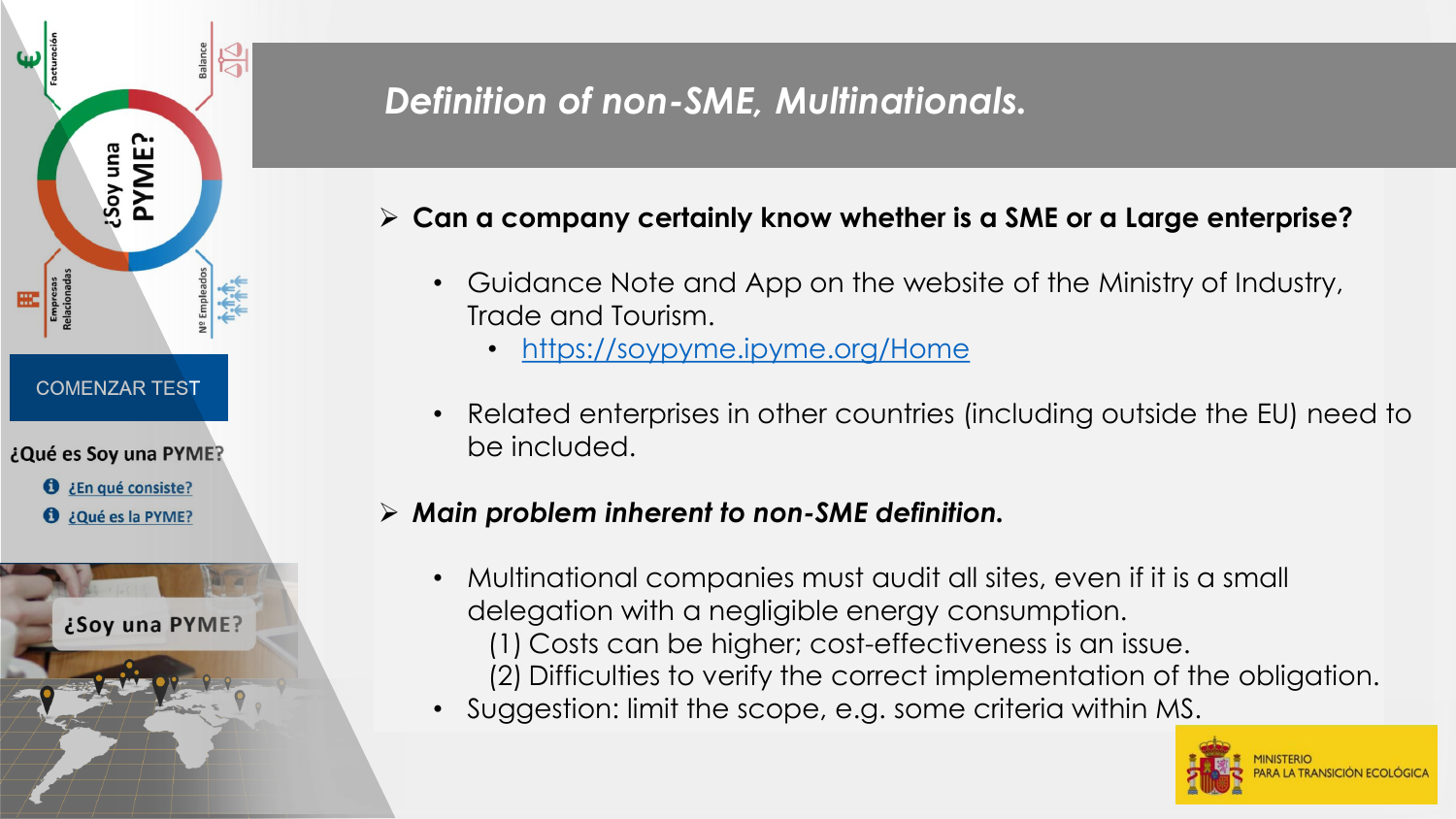## *Flexibilities for multisite companies (not necessarily multinationals).*

- **Energy audits need to be proportionate and sufficiently representative to permit the drawing of a reliable picture of overall energy performance and the reliable identification of the most significant opportunities for improvement:**
	- **Sampling:** Similar assets in different sites can perform a model of energy audit on a representative sample, and extrapolate results.
	- **Reporting:** Information can be registered in an aggregated manner form in each region.
	- **De minimis:** Energy audit must cover at least 85% of final energy consumption of the facilities within national territory.